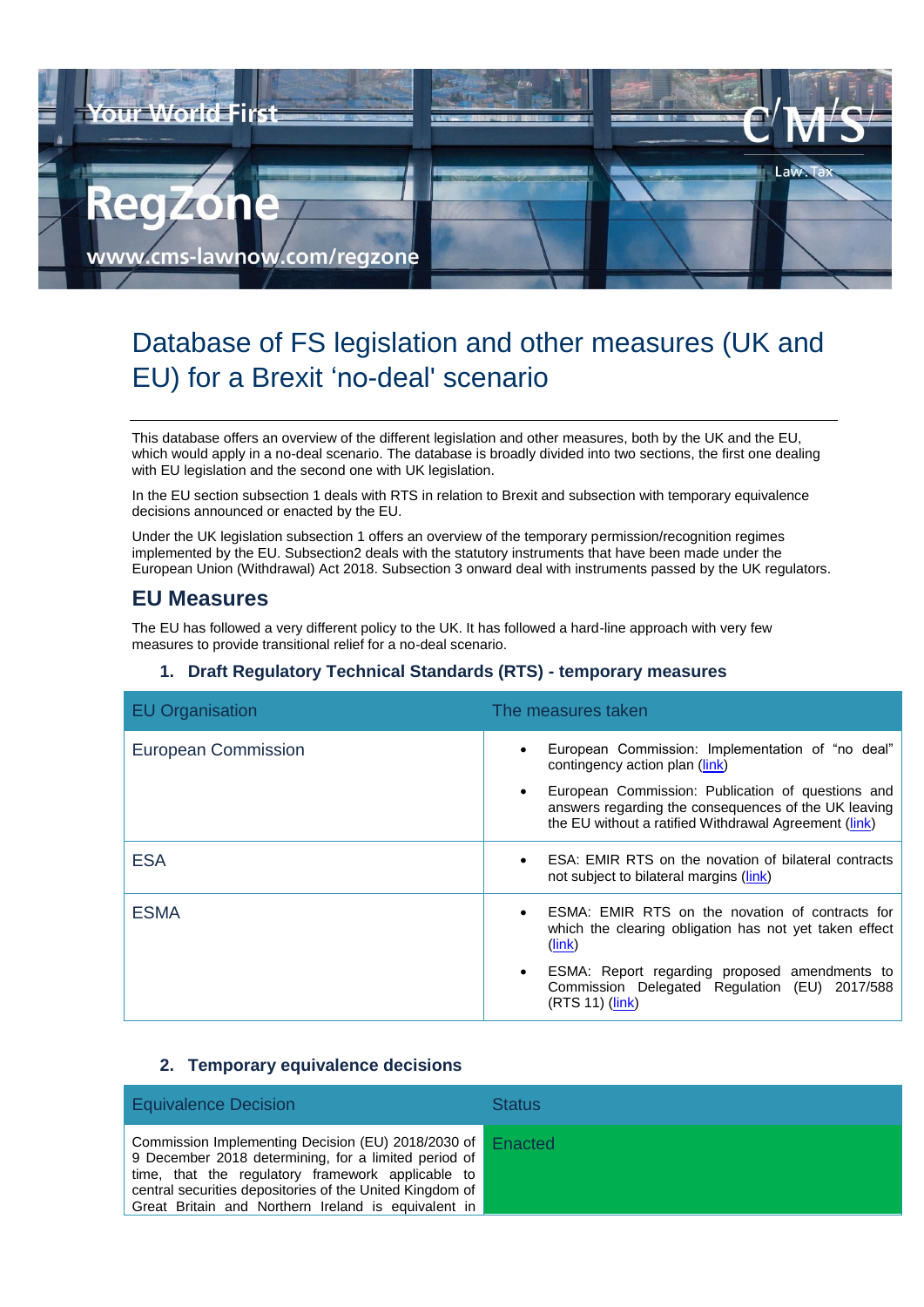| accordance with Regulation (EU) No 909/2014 of the<br>European Parliament and of the Council (link)                                                                                                                                                                                                                                                                                |         |
|------------------------------------------------------------------------------------------------------------------------------------------------------------------------------------------------------------------------------------------------------------------------------------------------------------------------------------------------------------------------------------|---------|
| Commission Implementing Decision (EU) 2018/2031 of<br>19 December 2018 determining, for a limited period of<br>time, that the regulatory framework applicable to<br>central counterparties in the United Kingdom of Great<br>Britain and Northern Ireland is equivalent, in<br>accordance with Regulation (EU) No 648/2012 of the<br>European Parliament and of the Council (link) | Enacted |

# **UK Legislation**

## **UK Primary Legislation**

| Legislation                                             | <b>Statuts</b>                |
|---------------------------------------------------------|-------------------------------|
| European Union (Withdrawal) Act 2018                    | Enacted                       |
| Financial Services (Implementation of Legislation) Bill | <b>Laid before Parliament</b> |

## **UK Secondary Legislation**

## **1. Temporary Permission/Recognition Regimes**

| <b>Type of Temporary Permission Granted</b>                                | <b>Relevant Legislation</b>                                                                                                                                        |
|----------------------------------------------------------------------------|--------------------------------------------------------------------------------------------------------------------------------------------------------------------|
| Temporary Permissions Regime for Financial Services<br>Firms               | EEA Passport Rights (Amendment, etc.,<br>and Transitional Provisions) (EU Exit)<br>Regulations 2018 (SI   Exp. Note   <br>RegZone)                                 |
| Temporary Permissions Regime for AIF Funds                                 | Alternative Investment Fund Managers<br>(Amendment) (EU Exit) Regulations 2018 (<br>SI II Exp. Note II RegZone )                                                   |
| Temporary Permissions Regime for Payment Firms                             | Electronic Money, Payment Services and<br>Payment Systems (Amendment and<br>Transitional Provisions) (EU Exit)<br>Regulations 2018 (SI II Exp. Note II<br>RegZone) |
| Temporary Recognition Regime for Central<br>Counterparties                 | Central Counterparties (Amendment, etc.,<br>and Transitional Provision) (EU Exit)<br>Regulations 2018 (SI II RegZone)                                              |
| <b>Temporary Recognition Regime for Central Securities</b><br>Depositories | <b>Central Securities Depositories</b><br>(Amendment) (EU Exit) Regulations 2018 (<br>SI II Exp. Note)                                                             |
| Temporary Registration Regime for Trade Repositories                       | Trade Repositories (Amendment and<br>Transitional Provision) (EU Exit)<br>Regulations 2018 (SI II Exp. Note)                                                       |
| Temporary Registration Regime for Credit Rating<br>Agencies                | Credit Rating Agencies (Amendments etc.)<br>(EU Exit) Regulations 2018 (Exp. Note)                                                                                 |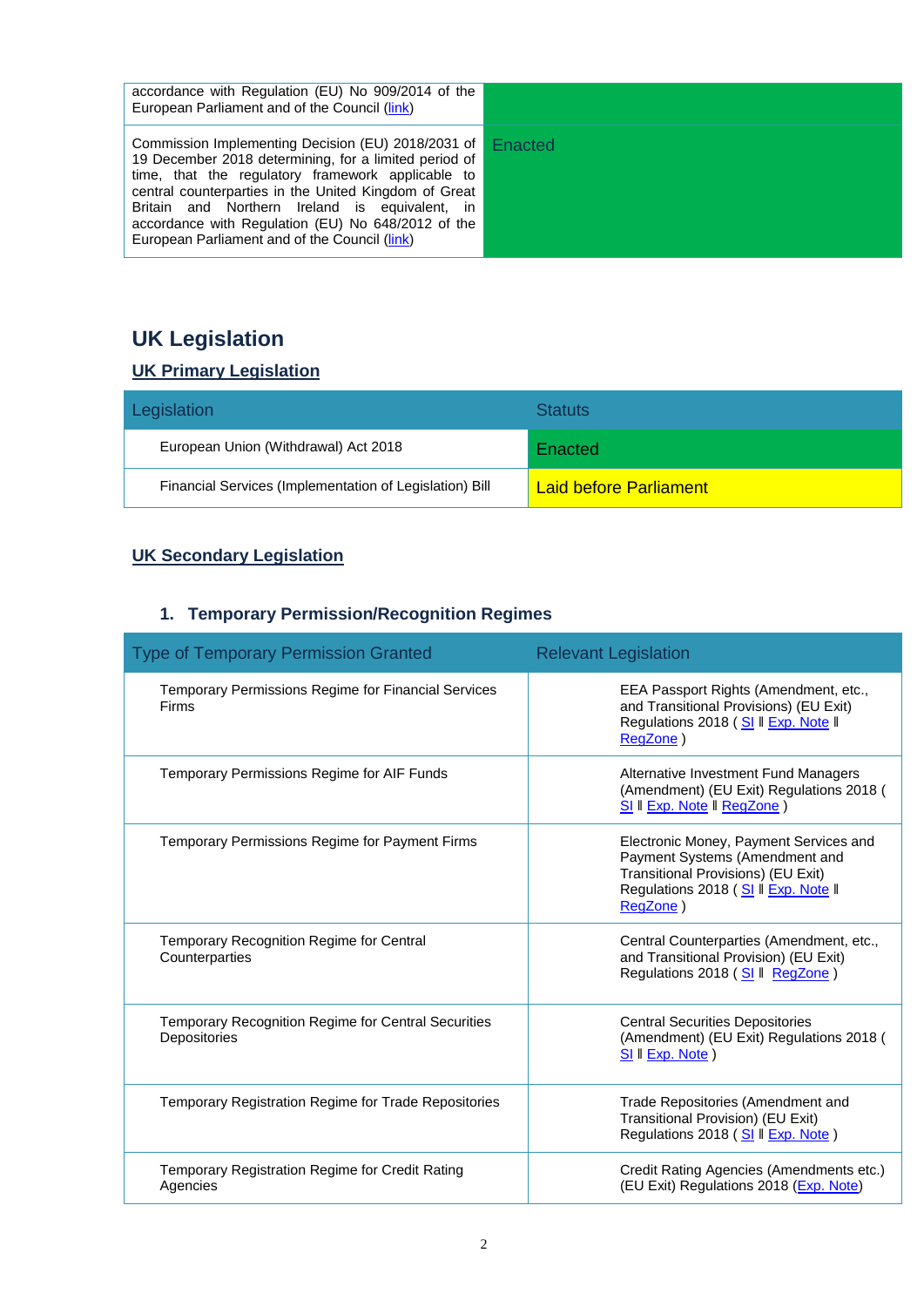| <b>Temporary Designation Regime</b> | Financial Markets and Insolvency<br>(Amendment and Transitional Provision)<br>(EU Exit) Regulations 2018 (SI II Exp. Note |
|-------------------------------------|---------------------------------------------------------------------------------------------------------------------------|

### **2. Statutory Instruments**

| <b>Statutory Instrument</b>                                                                                                                               | <b>Status</b>                             |
|-----------------------------------------------------------------------------------------------------------------------------------------------------------|-------------------------------------------|
| Alternative Investment Fund Managers (Amendment) (EU Exit) Regulations 2018 (SI II<br>Exp. Note   RegZone)                                                | <b>Laid before</b><br><b>Parliament</b>   |
| Bank of England (Amendment) (EU Exit) Regulations 2018 (SI II Exp. Note)                                                                                  | Enacted                                   |
| Bank Recovery and Resolution and Miscellaneous Provisions (Amendment) (EU Exit)<br>Regulations 2018 (SI   RegZone)                                        | Enacted                                   |
| Benchmark (Amendment) (EU Exit) Regulations 2018 (Exp. Note)                                                                                              | SI has been<br>announced                  |
| Building Societies Legislation (Amendment) (EU Exit) Regulations 2018 (SI)                                                                                | Enacted                                   |
| Capital Requirements (Amendment) (EU Exit) Regulations 2018 (SI II Exp. Note)                                                                             | Enacted                                   |
| Central Counterparties (Amendment, etc., and Transitional Provision) (EU Exit)<br>Regulations 2018 (SI   RegZone)                                         | Enacted                                   |
| Central Securities Depositories (Amendment) (EU Exit) Regulations 2018 (SI II Exp. Note                                                                   | Enacted                                   |
| Competition (Amendment etc.) (EU Exit) Regulations 2019 (SI)                                                                                              | <b>Laid before</b><br><b>Parliament</b>   |
| Consumer Credit (Amendment) (EU Exit) Regulations 2018 (SI II Exp. Note)                                                                                  | Enacted                                   |
| Consumer Protection (Enforcement) (Amendment etc.) (EU Exit) Regulations 2018 (SI II<br>Exp. Note)                                                        | Enacted                                   |
| Collective Investment Schemes (Amendment etc.)(EU Exit) Regulations 2019 (SI II Exp.<br>Note)                                                             | <b>Draft published</b><br>ahead of laying |
| Credit Institutions and Insurance Undertakings Reorganisation and Winding Up<br>(Amendment) (EU Exit) Regulations 2018 (SI II Exp. Note)                  | <b>Draft published</b><br>ahead of laying |
| The Credit Rating Agencies (Amendment, etc.) (EU Exit) Regulations 2019 (SI)                                                                              | <b>Laid before</b><br>Parliament          |
| Credit Transfers and Direct Debits in Euro (Amendment) (EU Exit) Regulations 2018 (SI)                                                                    | Enacted                                   |
| Deposit Guarantee Scheme and Miscellaneous Provisions (Amendment) (EU Exit)<br>Regulations 2018 (SI II Exp. Note II RegZone)                              | Enacted                                   |
| EEA Passport Rights (Amendment, etc., and Transitional Provisions) (EU Exit)<br>Regulations 2018 (SI II Exp. Note II RegZone)                             | Enacted                                   |
| Electronic Money, Payment Services and Payment Systems (Amendment and<br>Transitional Provisions) (EU Exit) Regulations 2018 (SI II Exp. Note II RegZone) | Enacted                                   |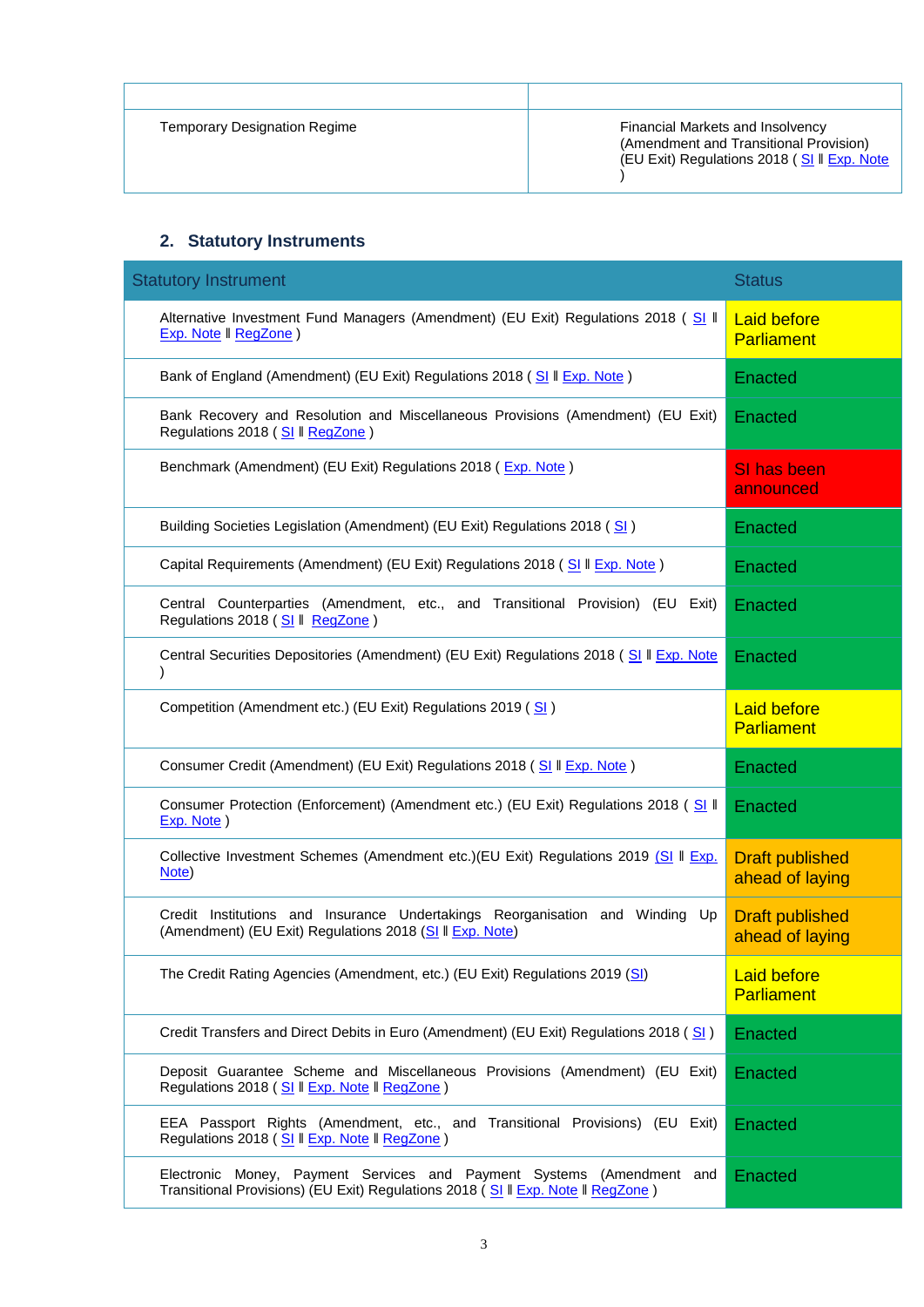| Financial Conglomerates and Other Financial Groups (Amendment) (EU Exit) Regulations<br>2018 (Exp. Note)                                        | <b>Draft published</b><br>ahead of laying |
|-------------------------------------------------------------------------------------------------------------------------------------------------|-------------------------------------------|
| The Financial Markets and Insolvency (Amendment and Transitional Provision) (EU Exit)<br>Regulations 2019 (SI)                                  | <b>Laid before</b><br><b>Parliament</b>   |
| Financial Regulators' Powers (Technical Standards etc.) (Amendment etc.) (EU Exit)<br>Regulations 2018 (SI   RegZone)                           | Enacted                                   |
| Financial Services (Distance Marketing)(Amendment and Savings Provisions)(EU Exit)<br>Regulations 2019 (SI II Exp. Note)                        | <b>Draft published</b><br>ahead of laying |
| Financial Services (Gibraltar)(Amendment)(EU Exit) Regulations 2019 (SI)                                                                        | <b>Draft published</b><br>ahead of laying |
| Financial Services Contracts (Transitional and Saving Provision)(EU Exit) Regulations<br>2019 (SI II Exp. Note)                                 | <b>Draft published</b><br>ahead of laying |
| Financial Services Contracts (Transitional and Saving Provision)(EU Exit)(No. 2)<br>Regulations 2019 (SI)                                       | <b>Draft published</b><br>ahead of laying |
| Financial Services and Markets Act 2000 (Amendment) (EU Exit) Regulations 2019 (SLII<br>Exp. Note)                                              | <b>Draft published</b><br>ahead of laying |
| Friendly Societies (Amendment) (EU Exit) Regulations 2018 (SI II Exp. Note)                                                                     | <b>Enacted</b>                            |
| Insurance Distribution (amendment) (EU Exit) Regulations 2019 (SI II Exp. Note)                                                                 | <b>Laid before</b><br><b>Parliament</b>   |
| Interchange Fee (Amendment) (EU Exit) Regulations 2018 (SI II Exp. Note)                                                                        | <b>Draft published</b><br>ahead of laying |
| Clearing Houses<br>and Central<br>Securities<br>Depositories<br>Investment Exchanges,<br>(Amendment) (EU Exit Regulations 2019 (SI)             | <b>Draft published</b><br>ahead of laying |
| The Law Applicable to Contractual Obligations and Non-Contractual Obligations<br>(Amendments Etc.) (EU Exit) Regulations 2018 (SI II Exp. Note) | <b>Draft published</b><br>ahead of laying |
| Long-Term Investment Funds (Amendment) (EU Exit) Regulations 2018 (SI)                                                                          | <b>Draft published</b><br>ahead of laying |
| Markets in Financial Instruments (Amendment) (EU Exit) Regulations 2018 (SI II Exp.<br>Note II RegZone)                                         | Enacted                                   |
| Money Laundering and Transfer of Funds (Information) (Amendment) (EU Exit)<br>Regulations 2018 (SI II Exp. Note)                                | <b>Draft published</b><br>ahead of laying |
| Money Market Funds (Amendment) (EU Exit) Regulations 2018 (SI II Exp. Note)                                                                     | <b>Draft published</b><br>ahead of laying |
| Mortgage Credit (Amendment) (EU Exit) Regulations 2019 (SI II Exp. Note)                                                                        | <b>Laid before</b><br>Parliament          |
| Occupational and Personal Pension Schemes (Amendment etc.) (EU Exit) Regulations<br>2018 $(S)$                                                  | <b>Laid before</b><br><b>Parliament</b>   |
| Occupational and Personal Pension Schemes (Amendment etc.) (Northern Ireland) (EU<br>Exit) Regulations 2018 (SI)                                | <b>Laid before</b>                        |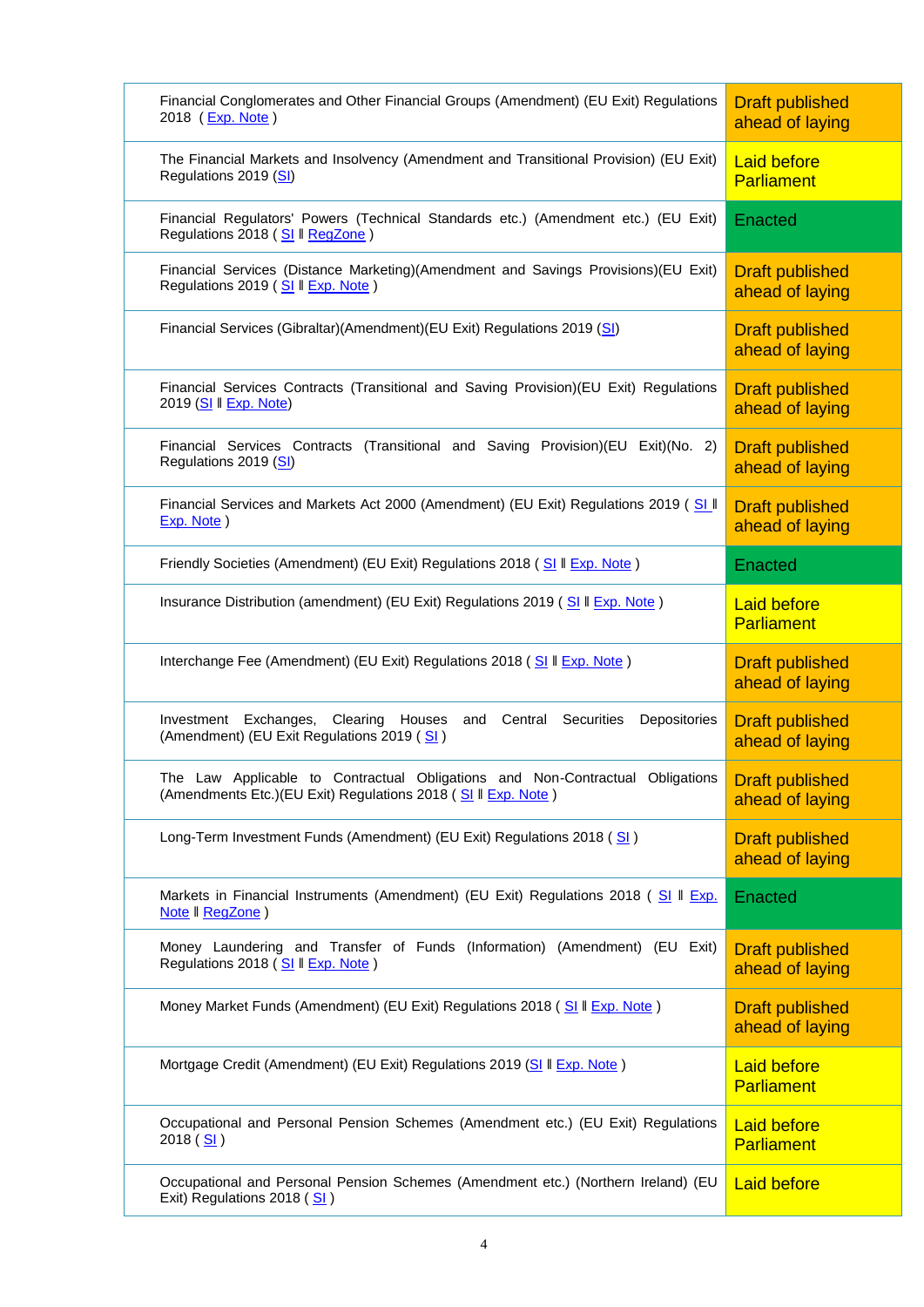|                                                                                                                                                                          | Parliament                                |
|--------------------------------------------------------------------------------------------------------------------------------------------------------------------------|-------------------------------------------|
| Official Listing of Securities, Prospectus and Transparency (Amendment)(EU Exit)<br>Regulations 2018 (SI II Exp. Note)                                                   | <b>Draft published</b><br>ahead of laying |
| Over the Counter Derivatives, Central Counterparties and Trade Repositories<br>(Amendment, etc., and Transitional Provision) (EU Exit) Regulations 2018 (SI II Exp. Note | <b>Laid before</b><br><b>Parliament</b>   |
| Packaged Retail and Insurance-based Investment Products (Amendment) (EU Exit)<br>Regulations 2019 (SI II Exp. Note)                                                      | <b>Draft published</b><br>ahead of laying |
| Payment Accounts (Amendment) (EU Exit) Regulations 2018 (SI II Exp. Note)                                                                                                | <b>Laid before</b><br><b>Parliament</b>   |
| The Protocol 1 To The EEA Agreement (Amendment) (EU Exit) Regulations 2018 (SI II<br>Exp. Note)                                                                          | <b>Draft published</b><br>ahead of laying |
| Ring-fenced Bodies (Amendment) (EU Exit) Regulations 2018 (Exp. Note)                                                                                                    | SI has been<br>announced                  |
| Securitisation (Amendment)(EU Exit) Regulations 2019 2019 (SI II Exp. Note)                                                                                              | <b>Draft published</b><br>ahead of laying |
| Short Selling (Amendment) (EU Exit) Regulations 2018 (SI II Exp. Note II RegZone)                                                                                        | Enacted                                   |
| Social Entrepreneurship Funds (Amendment) (EU Exit) Regulations 2018 (SI II Exp. Note                                                                                    | <b>Laid before</b><br><b>Parliament</b>   |
| Solvency 2 and Insurance (Amendment etc.) (EU Exit) Regulations 2018 (SI II Exp. Note<br>Il RegZone)                                                                     | <b>Draft published</b><br>ahead of laying |
| Takeovers (Amendment) (EU Exit) Regulations 2019 (SI)                                                                                                                    | <b>Draft published</b><br>ahead of laying |
| Trade Repositories (Amendment and Transitional Provision) (EU Exit) Regulations 2018 (<br>SI II Exp. Note)                                                               | <b>Laid before</b><br>Parliament          |
| Transparency of Securities Financing Transactions and of Reuse (Amendment) (EU Exit)<br>Regulations 2019 (SI II Exp. Note)                                               | <b>Draft published</b><br>ahead of laying |
| Venture Capital Funds (Amendment) (EU Exit) Regulations 2018 (SI II Exp. Note)                                                                                           | <b>Laid before</b><br><b>Parliament</b>   |

#### **Statutory Instruments that have been announced:**

Regulations for a temporary transitional power to be exercised by UK regulators [\(link\)](https://www.gov.uk/government/publications/proposal-for-a-temporary-transitional-power-to-be-exercised-by-uk-regulators) Regulations relating to Data Reporting Service Providers [\(link\)](https://www.gov.uk/government/publications/banking-insurance-and-other-financial-services-if-theres-no-brexit-deal/banking-insurance-and-other-financial-services-if-theres-no-brexit-deal) Regulations relating to Systems currently dealt with under the Settlement Finality Directive [\(link\)](https://www.bankofengland.co.uk/-/media/boe/files/letter/2018/letter-to-eu-systems-designated-under-the-settlement-finality-directive.pdf?la=en&hash=67C3509971A3381713439132785EA57AF9F0CA67) Regulations relating to Depositaries for authorised funds [\(link\)](https://www.gov.uk/government/publications/banking-insurance-and-other-financial-services-if-theres-no-brexit-deal/banking-insurance-and-other-financial-services-if-theres-no-brexit-deal)

### **3. FCA Draft Instruments:**

| Title of Consultation Paper (CP)             | Statutory Instruments under the CP               |
|----------------------------------------------|--------------------------------------------------|
| FCA CP 18/28 Brexit: proposed changes to the | Exiting the European Union: High Level Standards |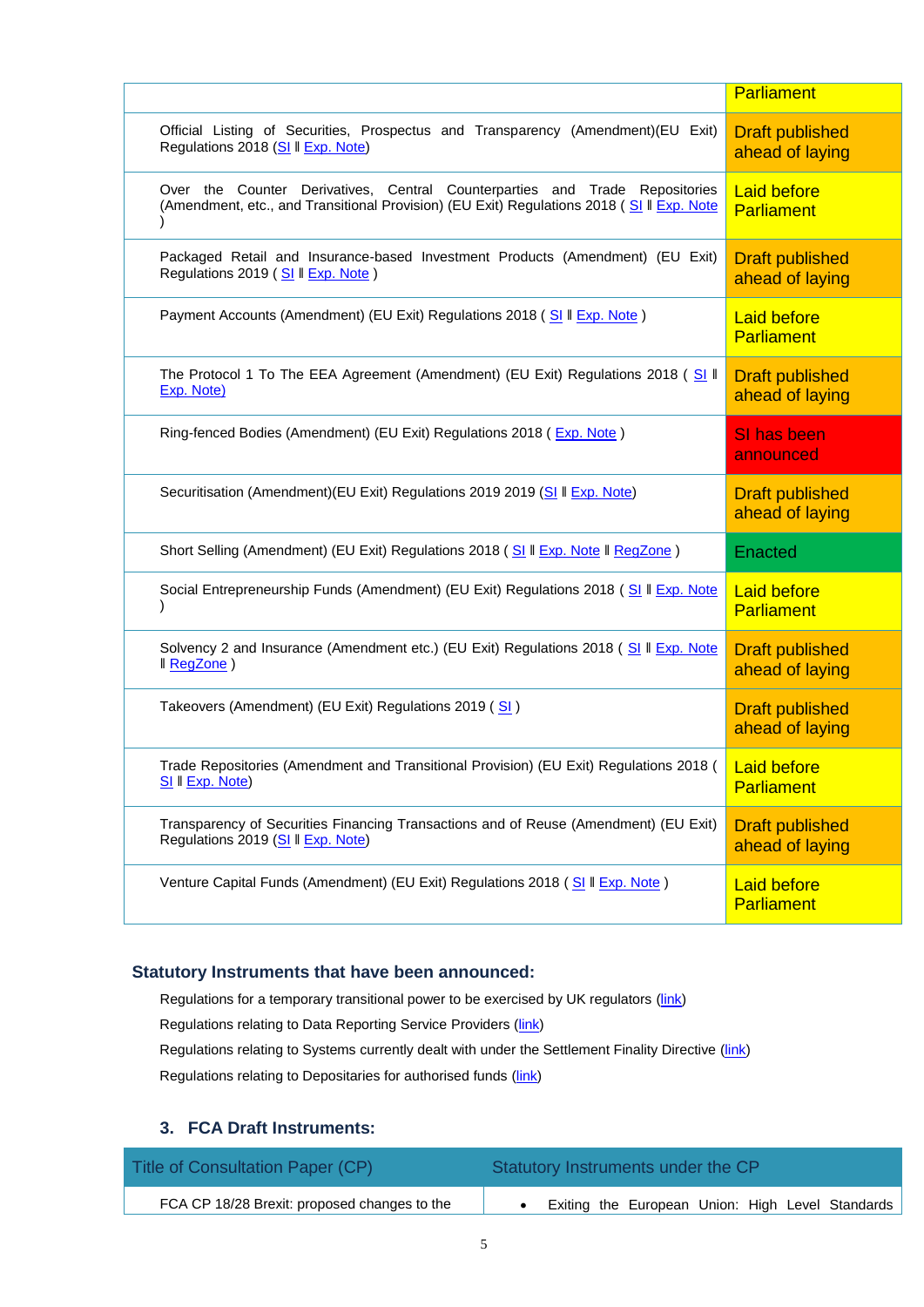| Handbook and Binding Technical Standards - first<br>consultation (link) | (Amendments) Instrument 201[X] (FCA instrument in<br>the exercise of regulation 3 of the Financial Regulators'<br>Powers (Technical Standards) (Amendment etc.) (EU<br>Exit) Regulations 2018; and section 139A (Power of the<br>FCA to give guidance) of the Financial Services and<br>Markets Act 2000)                                                                            |
|-------------------------------------------------------------------------|--------------------------------------------------------------------------------------------------------------------------------------------------------------------------------------------------------------------------------------------------------------------------------------------------------------------------------------------------------------------------------------|
|                                                                         | Exiting the European Union: Prudential Sourcebooks<br>(Amendments) Instrument 201[X] (FCA instrument in<br>the exercise of regulation 3 of the Financial Regulators'<br>Powers (Technical Standards) (Amendment etc.) (EU<br>Exit) Regulations 2018; and section 139A (Power of the<br>FCA to give guidance) of the Financial Services and<br>Markets Act 2000)                      |
|                                                                         | Exiting the European Union: Business Standards<br>$\bullet$<br>Sourcebooks (Amendments) Instrument 201[X] (FCA<br>instrument in the exercise of regulation 3 of the<br>Financial Regulators' Powers (Technical Standards)<br>(Amendment etc.) (EU Exit) Regulations 2018; and<br>section 139A (Power of the FCA to give guidance) of<br>the Financial Services and Markets Act 2000) |
|                                                                         | Exiting the European Union: Specialist Sourcebooks<br>(Amendments) Instrument 201[X] (FCA instrument in<br>the exercise of regulation 3 of the Financial Regulators'<br>Powers (Technical Standards) (Amendment etc.) (EU<br>Exit) Regulations 2018; and section 139A (Power of the<br>FCA to give guidance) of the Financial Services and<br>Markets Act 2000)                      |
|                                                                         | Exiting<br>the<br>Union:<br>Miscellaneous<br>European<br>(Amendments) Instrument 201[X] (FCA instrument in<br>the exercise of regulation 3 of the Financial Regulators'<br>Powers (Technical Standards) (Amendment etc.) (EU<br>Exit) Regulations 2018; and section 139A (Power of the<br>FCA to give guidance) of the Financial Services and<br>Markets Act 2000)                   |
|                                                                         | Technical<br>(Credit<br>Standards<br>Ratings<br>Agencies<br>Regulation) (EU Exit) Instrument 2019 (FCA instrument<br>in the exercise of regulation 3 of the Financial<br>Regulators' Powers (Technical Standards) (Amendment<br>etc.) (EU Exit) Regulations 2018)                                                                                                                    |
|                                                                         | Technical Standards (Alternative Investment Funds<br>Management Directive) (EU Exit) Instrument 2019 (FCA<br>instrument in the exercise of regulation 3 of the<br>Financial Regulators' Powers (Technical Standards)<br>(Amendment etc.) (EU Exit) Regulations 2018)                                                                                                                 |
|                                                                         | Technical Standards (Undertakings for Collective<br>$\bullet$<br>Investment in Transferable Securities) (EU Exit)<br>Instrument 2019 (FCA instrument in the exercise of<br>regulation 3 of the Financial Regulators' Powers<br>(Technical Standards) (Amendment etc.) (EU Exit)<br>Regulations 2018)                                                                                 |
|                                                                         | Technical Standards (European Market Infrastructure<br>Regulation) (EU Exit) (No 1) Instrument 2019 (FCA<br>instrument in the exercise of regulation 3 of the<br>Financial Regulators' Powers (Technical Standards)<br>(Amendment etc.) (EU Exit) Regulations 2018)                                                                                                                  |
|                                                                         | Technical Standards (Markets in Financial Instruments<br>Directive) (EU Exit) (No 1) Instrument 2019 (FCA<br>instrument in the exercise of regulation 3 of the<br>Financial Regulators' Powers (Technical Standards)<br>(Amendment etc.) (EU Exit) Regulations 2018)                                                                                                                 |
|                                                                         | Technical Standards (Markets in Financial Instruments<br>Directive) (EU Exit) (No 2) Instrument 2019 (FCA<br>instrument in the exercise of regulation 3 of the<br>Financial Regulators' Powers (Technical Standards)                                                                                                                                                                 |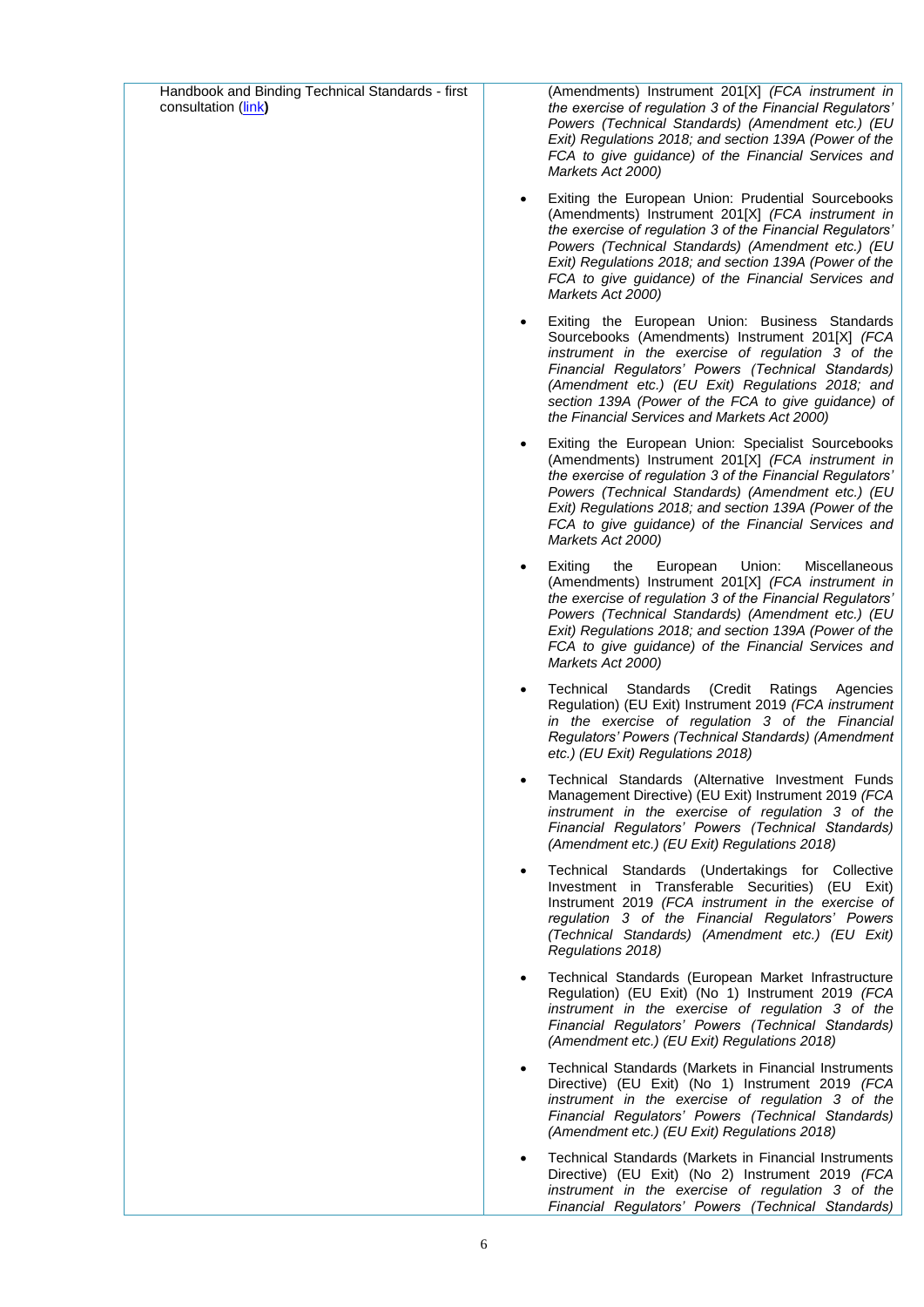|                                                                                                                         | (Amendment etc.) (EU Exit) Regulations 2018)                                                                                                                                                                                                                                                                                                                                                                                                                                                                                                                                     |
|-------------------------------------------------------------------------------------------------------------------------|----------------------------------------------------------------------------------------------------------------------------------------------------------------------------------------------------------------------------------------------------------------------------------------------------------------------------------------------------------------------------------------------------------------------------------------------------------------------------------------------------------------------------------------------------------------------------------|
|                                                                                                                         | Technical Standards (Markets in Financial Instruments<br>$\bullet$<br>Regulation) (EU Exit) (No 1) Instrument 2019 (FCA<br>instrument in the exercise of regulation 3 of the<br>Financial Regulators' Powers (Technical Standards)<br>(Amendment etc.) (EU Exit) Regulations 2018)                                                                                                                                                                                                                                                                                               |
|                                                                                                                         | Technical Standards (Markets in Financial Instruments<br>Regulation) (EU Exit) (No 2) Instrument 2019 (FCA<br>instrument in the exercise of regulation 3 of the<br>Financial Regulators' Powers (Technical Standards)<br>(Amendment etc.) (EU Exit) Regulations 2018)                                                                                                                                                                                                                                                                                                            |
|                                                                                                                         | Technical Standards (Short Selling Regulation) (EU<br>Exit) Instrument 2019 (FCA instrument in the exercise<br>of regulation 3 of the Financial Regulators' Powers<br>(Technical Standards) (Amendment etc.) (EU Exit)<br>Regulations 2018)                                                                                                                                                                                                                                                                                                                                      |
| FCA CP18/29 Temporary permissions regime for<br>inbound firms and funds (link)                                          | Exiting the European Union: Temporary Permission<br>(General Rules) Instrument 2019 (FCA instrument in<br>the exercise of section 137A, 137B, 137R, 137SA,<br>137T, 139A, 266, 333T and paragraph 23 in Part 3 of<br>Schedule 1ZA of the Financial Services and Markets<br>Act 2000)                                                                                                                                                                                                                                                                                             |
| FCA CP18/36 Brexit: Proposed changes to the<br>Handbook and Binding Technical Standards -<br>second consultation (link) | Exiting the European Union: Glossary (amendments)<br>Instrument 201[X] (FCA instrument in exercise of<br>regulation 3 of the Financial Regulators' Powers<br>(Technical Standards) (Amendment etc.) (EU Exit)<br>Regulations 2018; section 137A (the FCA's general<br>rules) of the Financial Services and Markets Act 2000;<br>and section 139A (Power of the FCA to give guidance)<br>of the Financial Services and Markets 2000)                                                                                                                                              |
|                                                                                                                         | Exiting the European Union: High Level Standards<br>(amendments) Instrument 201[X] ] (FCA instrument in<br>exercise of regulation 3 of the Financial Regulators'<br>Powers (Technical Standards) (Amendment etc.) (EU<br>Exit) Regulations 2018; and section 139A (Power of the<br>FCA to give guidance) of the Financial Services and<br>Markets 2000)                                                                                                                                                                                                                          |
|                                                                                                                         | Exiting the<br>European Union: Miscellaneous<br>(Amendments) Instrument 201[X] (FCA instrument in<br>exercise of regulation 3 of the Financial Regulators'<br>Powers (Technical Standards) (Amendment etc.) (EU<br>Exit) Regulations 2018; and section 139A (Power of the<br>FCA to give guidance) of the Financial Services and<br>Markets 2000)                                                                                                                                                                                                                                |
|                                                                                                                         | Exiting the European Union: Business Standards<br>Sourcebooks (Amendments) (Instrument 201[X] (FCA<br>instrument in exercise of regulation 3 of the Financial<br>Regulators' Powers (Technical Standards) (Amendment<br>etc.) (EU Exit) Regulations 2018; and section 139A<br>(Power of the FCA to give guidance) of the Financial<br>Services and Markets 2000)                                                                                                                                                                                                                 |
|                                                                                                                         | Exiting the European Union: Regulatory Processes<br>Sourcebook<br>(Amendments)<br>Instrument<br>201[X]<br>(Instrument 201[X] (FCA instrument in exercise of<br>regulation 3 of the Financial Regulators' Powers<br>(Technical Standards) (Amendment etc.) (EU Exit)<br>Regulations 2018; section 139A (Power of the FCA to<br>give guidance) of the Financial Services and Markets<br>2000); section 395 (The [FCA's and PRA's]<br>Procedures) of the Financial Services and Markets Act<br>2000; and regulation 120 (guidance) of the Payment<br>Services and Regulations 2017) |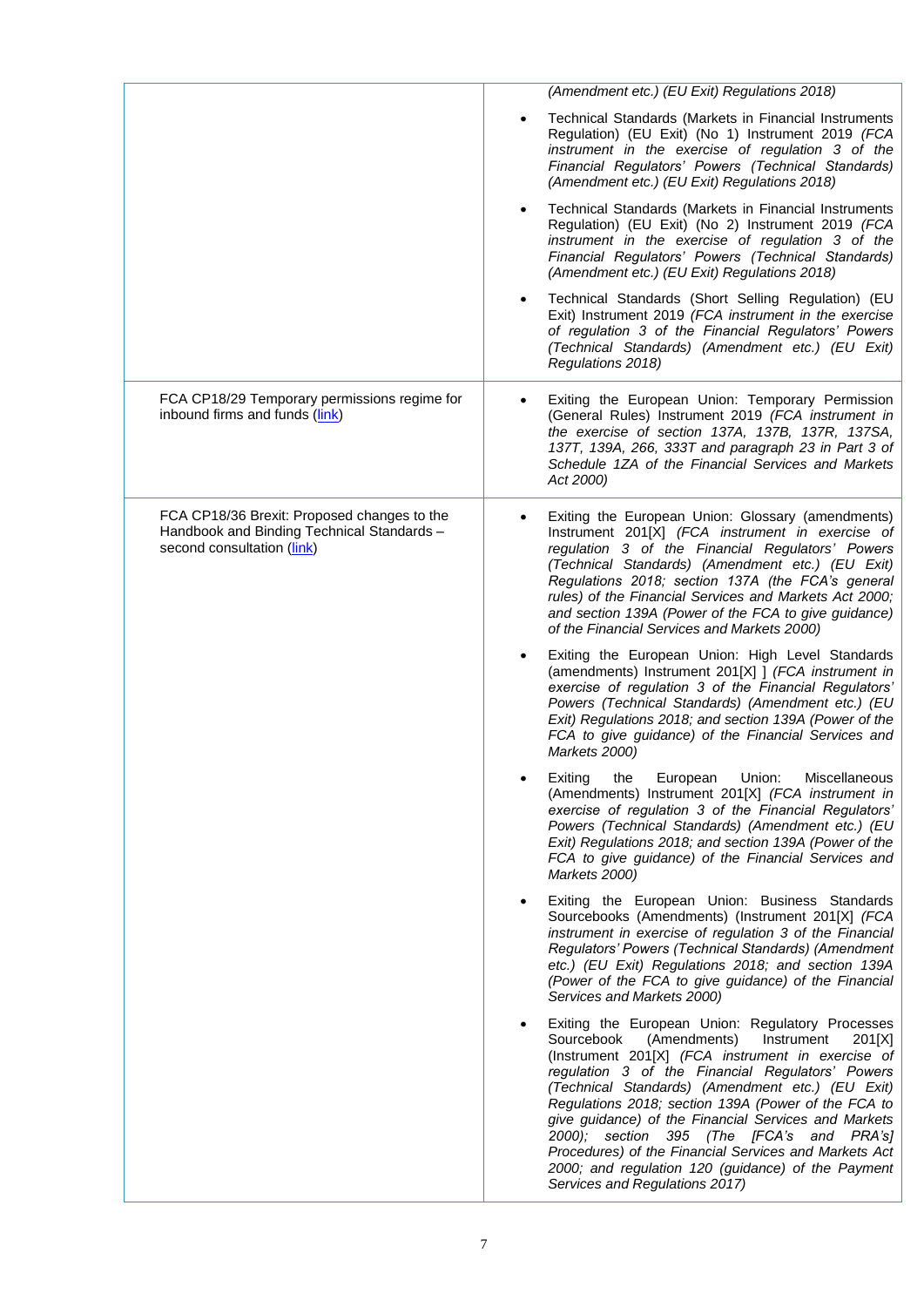- Exiting the European Union: Specialist Sourcebooks (Amendments) Instrument 201[X] *(FCA instrument in exercise of regulation 3 of the Financial Regulators' Powers (Technical Standards) (Amendment etc.) (EU Exit) Regulations 2018; and section 139A (Power of the FCA to give guidance) of the Financial Services and Markets 2000)*
- Exiting the European Union: Listing, Prospectus and Disclosure Sourcebook (Amendments) Instrument 201[X] *(FCA instrument in exercise of regulation 3 of the Financial Regulators' Powers (Technical Standards) (Amendment etc.) (EU Exit) Regulations 2018; and section 139A (Power of the FCA to give guidance) of the Financial Services and Markets 2000)*
- Exiting the European Union: Regulatory Guides (amendments) Instrument 201[X] *(The Financial Conduct Authority makes this instrument in the exercise of section 139A (Power of the FCA to give guidance) of the Financial Services and Markets Act 2000)*
- Trade Repositories (Guidance) Instrument 201[X] *(The Financial Conduct Authority makes this instrument in the exercise of section 139A (Power of the FCA to give guidance) of the Financial Services and Markets Act 2000; and the powers of direction, guidance and related provisions in or under the provisions of the Over the Counter Derivatives, Central Counterparties and Trade Repositories (amendments etc. and Transitional Provision) (EU Exit) Regulations 2018)*
- Credit Rating Agencies (Guidance) Instrument 201[X] *(The Financial Conduct Authority makes this instrument in the exercise of section 139A (Power of the FCA to give guidance) of the Financial Services and Markets Act 2000 and the powers of direction, guidance and related provisions in or under the provisions of the Credit Rating Agencies (Amendments etc.) (EU Exit) Regulations 2018)*
- Exiting the European Union: SMCR and APR (amendments) Instrument 201[X] *(The Financial Conduct Authority makes this instrument in the exercise of the following powers and related provisions in the Financial Services and Markets Act 2000)*
- Exiting the European Union: Temporary Permission (Financial Services Compensation Scheme and Status Disclosure) Instrument 201[X] *(The Financial Conduct Authority makes this instrument in the exercise of the following powers and related provisions in the Financial Services and Markets Act 2000)*
- Exiting the European Union: Fees and Dispute Resolution: Complaints (Amendments) Instrument 201[X] *(FCA instrument in exercise of regulation 3 of the Financial Regulators' Powers (Technical Standards) (Amendment etc.) (EU Exit) Regulations 2018; and the powers under the Financial Services and Markets 2000 generally; it also consents to and approves the rules and guidance and standard terms made and amended and fixed and varied by the Financial Ombudsman Service Limited)*
- Technical Standards (Markets In Financial Instruments Directive) (EU Exit) (no 1) Instrument 2019 *(FCA instrument in the exercise of regulation 3 of the Financial Regulators' Powers (Technical Standards) (Amendment etc.) (EU Exit) Regulations 2018)*
- Technical Standards (MiFIR Transparency (EU Exit) Instrument 2019 *(FCA instrument in the exercise of*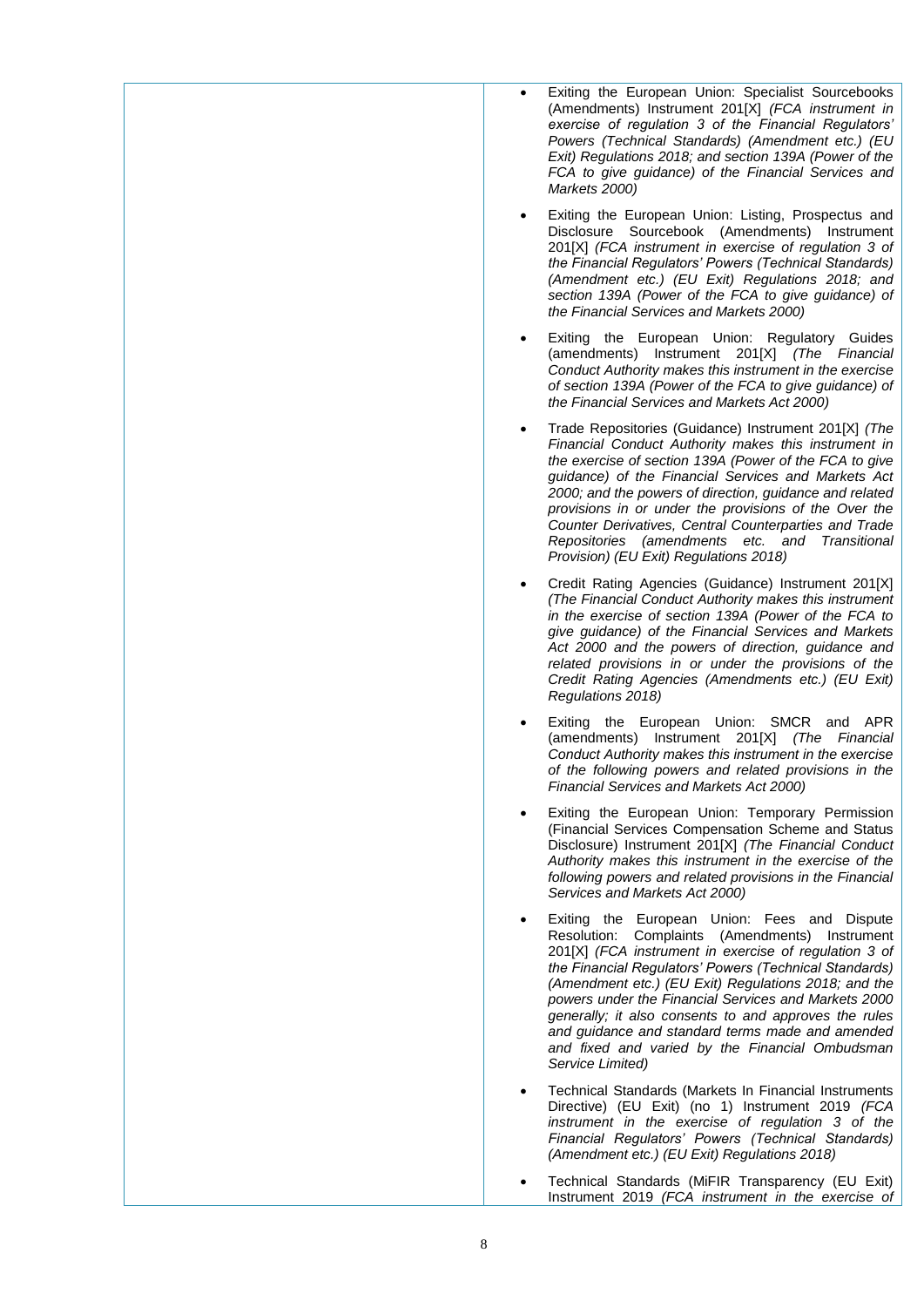*regulation 3 of the Financial Regulators' Powers (Technical Standards) (Amendment etc.) (EU Exit) Regulations 2018)*

- Technical Standards (Packaged Retail and Insurance Based Investment Products) (EU Exit) Instrument 2019 *(FCA instrument in the exercise of regulation 3 of the Financial Regulators' Powers (Technical Standards) (Amendment etc.) (EU Exit) Regulations 2018)*
- Technical Standards (Payment Accounts Directive) (EU Exit) Instrument 2019 *(FCA instrument in the exercise of regulation 3 of the Financial Regulators' Powers (Technical Standards) (Amendment etc.) (EU Exit) Regulations 2018)*
- Technical Standards (Payment Services Directive) (EU Exit) Instrument 2019 *(FCA instrument in the exercise of regulation 3 of the Financial Regulators' Powers (Technical Standards) (Amendment etc.) (EU Exit) Regulations 2018)*
- Technical Standards (European Market Infrastructure Regulation) (EU Exit) Instrument 2019 *(FCA instrument in the exercise of regulation 3 of the Financial Regulators' Powers (Technical Standards) (Amendment etc.) (EU Exit) Regulations 2018)*
- Technical Standards (European Market Infrastructure Regulation) (EU Exit) Instrument 2019 *(FCA instrument in the exercise of regulation 3 of the Financial Regulators' Powers (Technical Standards) (Amendment etc.) (EU Exit) Regulations 2018)*
- Technical Standards (European Market Infrastructure Regulation) (EU Exit) (No 1) Instrument 2019 *(FCA instrument in the exercise of regulation 3 of the Financial Regulators' Powers (Technical Standards) (Amendment etc.) (EU Exit) Regulations 2018)*
- Technical Standards (Insurance Distribution Directive) (EU Exit) Instrument 2019 *(FCA instrument in the exercise of regulation 3 of the Financial Regulators' Powers (Technical Standards) (Amendment etc.) (EU Exit) Regulations 2018)*
- Technical Standards (Market Abuse Regulation) (EU Exit) Instrument 2019 *(FCA instrument in the exercise of regulation 3 of the Financial Regulators' Powers (Technical Standards) (Amendment etc.) (EU Exit) Regulations 2018)*
- Technical Standards (Benchmark Regulation) (EU Exit) Instrument 2019 *(FCA instrument in the exercise of regulation 3 of the Financial Regulators' Powers (Technical Standards) (Amendment etc.) (EU Exit) Regulations 2018)*
- Technical Standards (Money Market Funds) (EU Exit) Instrument 2019 *(FCA instrument in the exercise of regulation 3 of the Financial Regulators' Powers (Technical Standards) (Amendment etc.) (EU Exit) Regulations 2018)*
- Technical Standards (Transparency Directive) (EU Exit) Instrument 2019 *(FCA instrument in the exercise of regulation 3 of the Financial Regulators' Powers (Technical Standards) (Amendment etc.) (EU Exit) Regulations 2018)*
- Technical Standards (Prospectus Directive)(EU Exit) Instrument 2019 *(FCA instrument in the exercise of regulation 3 of the Financial Regulators' Powers (Technical Standards) (Amendment etc.) (EU Exit)*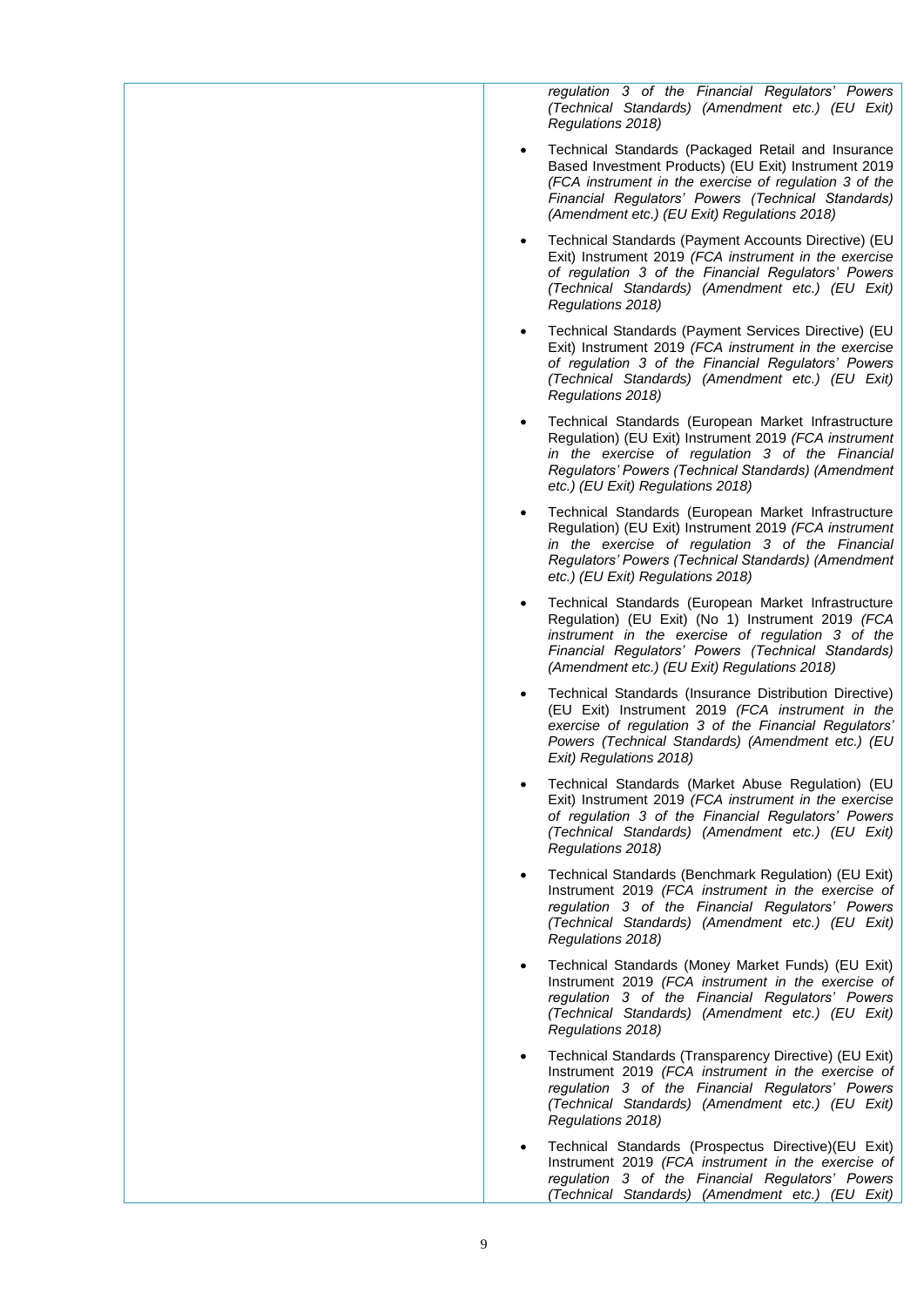| Regulations 2018)                                                                                                                                                                                                                                                            |
|------------------------------------------------------------------------------------------------------------------------------------------------------------------------------------------------------------------------------------------------------------------------------|
| Technical Standards (European Long-Term Investment<br>Fund Regulation) (EU Exit) Instrument 2019 (FCA<br>instrument in the exercise of regulation 3 of the<br>Financial Regulators' Powers (Technical Standards)<br>(Amendment etc.) (EU Exit) Regulations 2018)             |
| Technical Standards (European<br>Social<br>entrepreneurship Fund Regulation) (EU<br>Exit)<br>Instrument 2019 (FCA instrument in the exercise of<br>regulation 3 of the Financial Regulators' Powers<br>(Technical Standards) (Amendment etc.) (EU Exit)<br>Regulations 2018) |
| Technical Standards (European Venture Capital Funds<br>Regulation) (EU Exit) Instrument 2019 (FCA instrument<br>in the exercise of regulation 3 of the Financial<br>Regulators' Powers (Technical Standards) (Amendment<br>etc.) (EU Exit) Regulations 2018)                 |

| <b>Title of Consultation Paper (CP)</b>                                                                                                  | Statutory Instruments under the CP                                                                                                                                                                                                                                                                                                                                                                                                                                                                                                                |
|------------------------------------------------------------------------------------------------------------------------------------------|---------------------------------------------------------------------------------------------------------------------------------------------------------------------------------------------------------------------------------------------------------------------------------------------------------------------------------------------------------------------------------------------------------------------------------------------------------------------------------------------------------------------------------------------------|
| PRA Consultation Paper CP26/18: UK withdrawal<br>from the EU: Changes to PRA Rulebook and<br>onshored Binding Technical Standards (link) | Technical Standards (Capital Requirements) (EU Exit)<br>(No. 1) Instrument [Year] (PRA instrument in exercise<br>of the Financial Regulators' Powers (Technical<br>etc.) (Amendment<br>etc.) (EU Exit)<br>Standards<br>Regulations 2018 (the "Regulations"), having carried<br>out the consultations required by regulation 5 of the<br>Regulations and with the approval of the Treasury,<br>makes this instrument in exercise of the powers<br>conferred by regulations 3 and 4 of the Regulations.)                                            |
|                                                                                                                                          | Technical Standards (Capital Requirements) (EU Exit)<br>(No. 2) Instrument [Year] (PRA instrument in exercise<br>of the Financial Regulators' Powers (Technical<br>etc.) (Amendment<br>etc.) (EU Exit)<br>Standards<br>Regulations 2018 (the "Regulations"), having carried<br>out the consultations required by regulation 5 of the<br>Regulations and with the approval of the Treasury,<br>makes this instrument in exercise of the powers<br>conferred by regulations 3 of the Regulations.)                                                  |
|                                                                                                                                          | Technical Standards (Capital Requirements) (EU Exit)<br>(No. 3) Instrument [Year] (PRA instrument in exercise<br>of the Financial Regulators' Powers (Technical<br>etc.) (Amendment etc.) (EU Exit)<br>Standards<br>Regulations 2018 (the "Regulations"), having carried<br>out the consultations required by regulation 5 of the<br>Regulations and with the approval of the Treasury,<br>makes this instrument in exercise of the powers<br>conferred by regulations 3 of the Regulations.)                                                     |
|                                                                                                                                          | Technical Standards (Central Securities Depositories<br>$\bullet$<br>Offering Ancillary Banking Services) (EU Exit)<br>Instrument [Year] (PRA instrument in exercise of the<br>Financial Regulators' Powers (Technical Standards<br>etc.) (Amendment etc.) (EU Exit) Regulations 2018 (the<br>"Regulations"), having carried out the consultations<br>required by regulation 5 of the Regulations and with the<br>approval of the Treasury, makes this instrument in<br>exercise of the powers conferred by regulations 3 of the<br>Regulations.) |
|                                                                                                                                          | Technical Standards (European Market Infrastructure)<br>(EU Exit) Instrument [Year] (PRA instrument in exercise                                                                                                                                                                                                                                                                                                                                                                                                                                   |

### **4. PRA Draft Instruments:**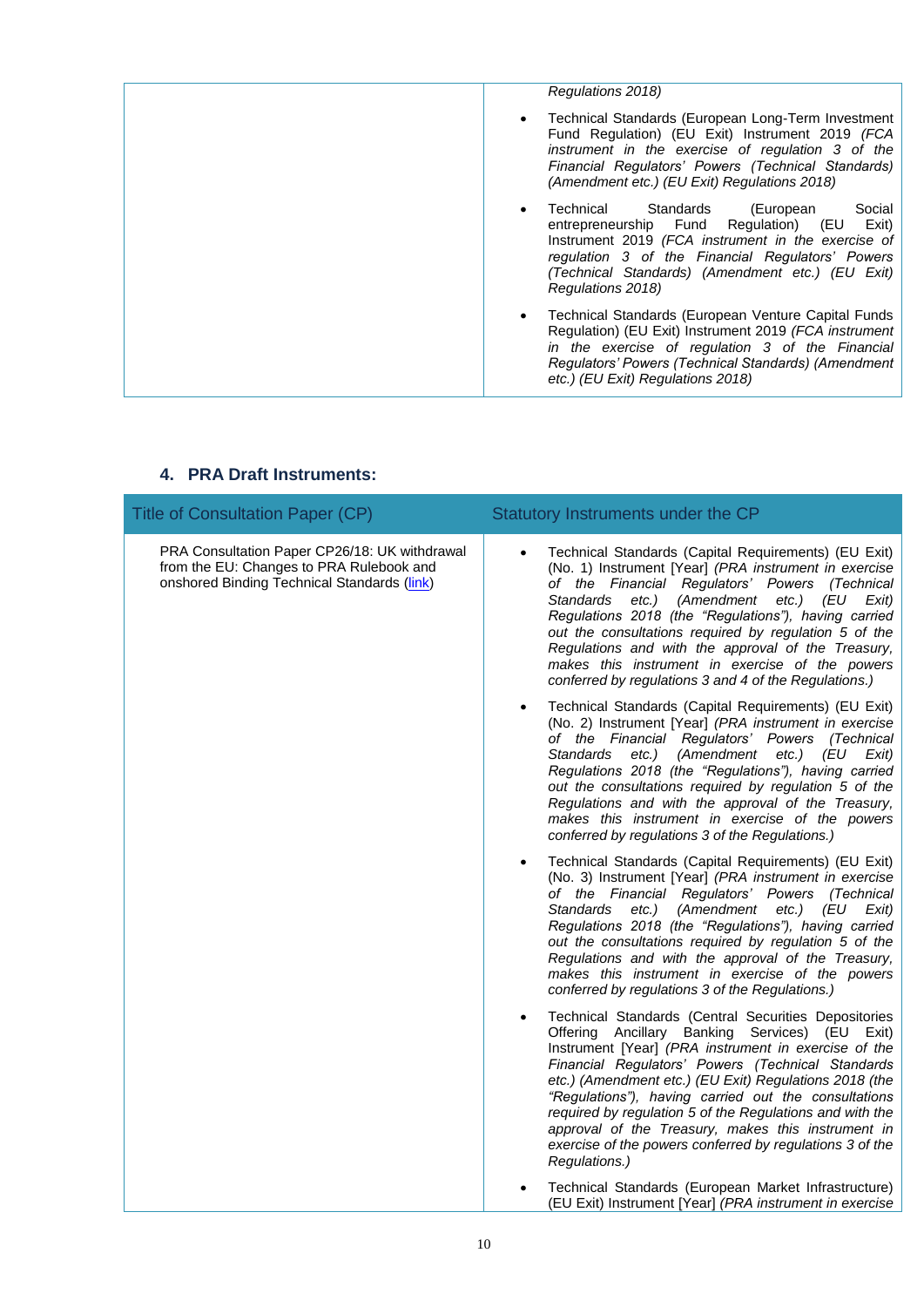|                                                                                                                                                                                                                                                                | of the Financial Regulators' Powers<br>(Technical<br><b>Standards</b><br>etc.) (Amendment<br>(EU<br>etc.)<br>Exit)<br>Regulations 2018 (the "Regulations"), having carried<br>out the consultations required by regulation 5 of the<br>Regulations and with the approval of the Treasury,<br>makes this instrument in exercise of the powers<br>conferred by regulations 3 of the Regulations.)                                                                                                                                                                                  |
|----------------------------------------------------------------------------------------------------------------------------------------------------------------------------------------------------------------------------------------------------------------|----------------------------------------------------------------------------------------------------------------------------------------------------------------------------------------------------------------------------------------------------------------------------------------------------------------------------------------------------------------------------------------------------------------------------------------------------------------------------------------------------------------------------------------------------------------------------------|
|                                                                                                                                                                                                                                                                | Technical Standards (Bank Resolution and Recovery<br>Directive) (EU Exit) (No. 2) Instrument [Year] (PRA<br>instrument in exercise of the Financial Regulators'<br>Powers (Technical Standards etc.) (Amendment etc.)<br>(EU Exit) Regulations 2018 (the "Regulations"), having<br>carried out the consultations required by regulation 5 of<br>the Regulations and with the approval of the Treasury,<br>makes this instrument in exercise of the powers<br>conferred by regulations 3 and 4 of the Regulations.)                                                               |
|                                                                                                                                                                                                                                                                | The Technical Standards (Solvency II Directive &<br>Institutions for Occupational Retirement Provision<br>Directive) (Amendment Etc.) (EU Exit) Instrument<br>[Year] (PRA instrument in exercise of the Financial<br>Regulators' Powers (Technical Standards<br>etc.)<br>(Amendment etc.) (EU Exit) Regulations 2018 (the<br>"Regulations"), having carried out the consultations<br>required by regulation 5 of the Regulations and with the<br>approval of the Treasury, makes this instrument in<br>exercise of the powers conferred by regulations 3 of the<br>Regulations.) |
| PRA/Bank<br>England<br>of<br>Consultation<br>Paper<br>CP32/18: UK withdrawal from the EU: Further<br>changes to - PRA Rulebook and<br><b>Binding</b><br>Technical Standards<br>Resolution<br>Binding<br>$\overline{\phantom{0}}$<br>Technical Standards (link) | PRA Rulebook: (EU Exit) Instrument [Year] (PRA<br>instrument in exercise of the Financial Regulators'<br>Powers (Technical Standards etc.) (Amendment etc.)<br>(EU Exit) Regulations 2018 (the "Regulations"), having<br>carried out the consultations required by regulation 5 of<br>the Regulations and with the approval of the Treasury,<br>makes this instrument in exercise of the powers<br>conferred by regulations 3 of the Regulations.)                                                                                                                               |
|                                                                                                                                                                                                                                                                | EU Exit Instrument: The Technical Standards (Capital<br>Requirements) (EU Exit) (No. 1) Instrument [Year]<br>(PRA instrument in exercise of the Financial<br>Regulators' Powers (Technical Standards<br>etc.)<br>(Amendment etc.) (EU Exit) Regulations 2018 (the<br>"Regulations"), having carried out the consultations<br>required by regulation 5 of the Regulations and with the<br>approval of the Treasury, makes this instrument in<br>exercise of the powers conferred by regulations 3 of the<br>Regulations.)                                                         |
|                                                                                                                                                                                                                                                                | EU Exit Instrument: The Technical Standards (Bank<br>Resolution and Recovery) (Amendment Etc.) (EU Exit)<br>Instrument [Year] (BoE instrument in exercise of the<br>Financial Regulators' Powers (Technical Standards<br>etc.) (Amendment etc.) (EU Exit) Regulations 2018 (the<br>"Regulations") makes this instrument in exercise of the<br>powers conferred by regulations 3 of the Regulations.)                                                                                                                                                                             |

## **5. Bank of England Draft Instruments:**

| Title of Consultation Paper (CP)                                                                                                          | Statutory Instruments under the CP                                                                                                                                                                                                                                     |
|-------------------------------------------------------------------------------------------------------------------------------------------|------------------------------------------------------------------------------------------------------------------------------------------------------------------------------------------------------------------------------------------------------------------------|
| Bank of England Consultation Paper: UK<br>withdrawal from the EU: Changes to FMI rules and<br>onshored Binding Technical Standards (link) | Recognised Clearing House Rules (EU Exit) Instrument<br>2019 (BoE instrument in exercise of the Financial<br>Regulators' Powers (Technical Standards etc.)<br>(Amendment etc.) (EU Exit) Regulations 2018 (the<br>"Regulations"), having carried out the consultations |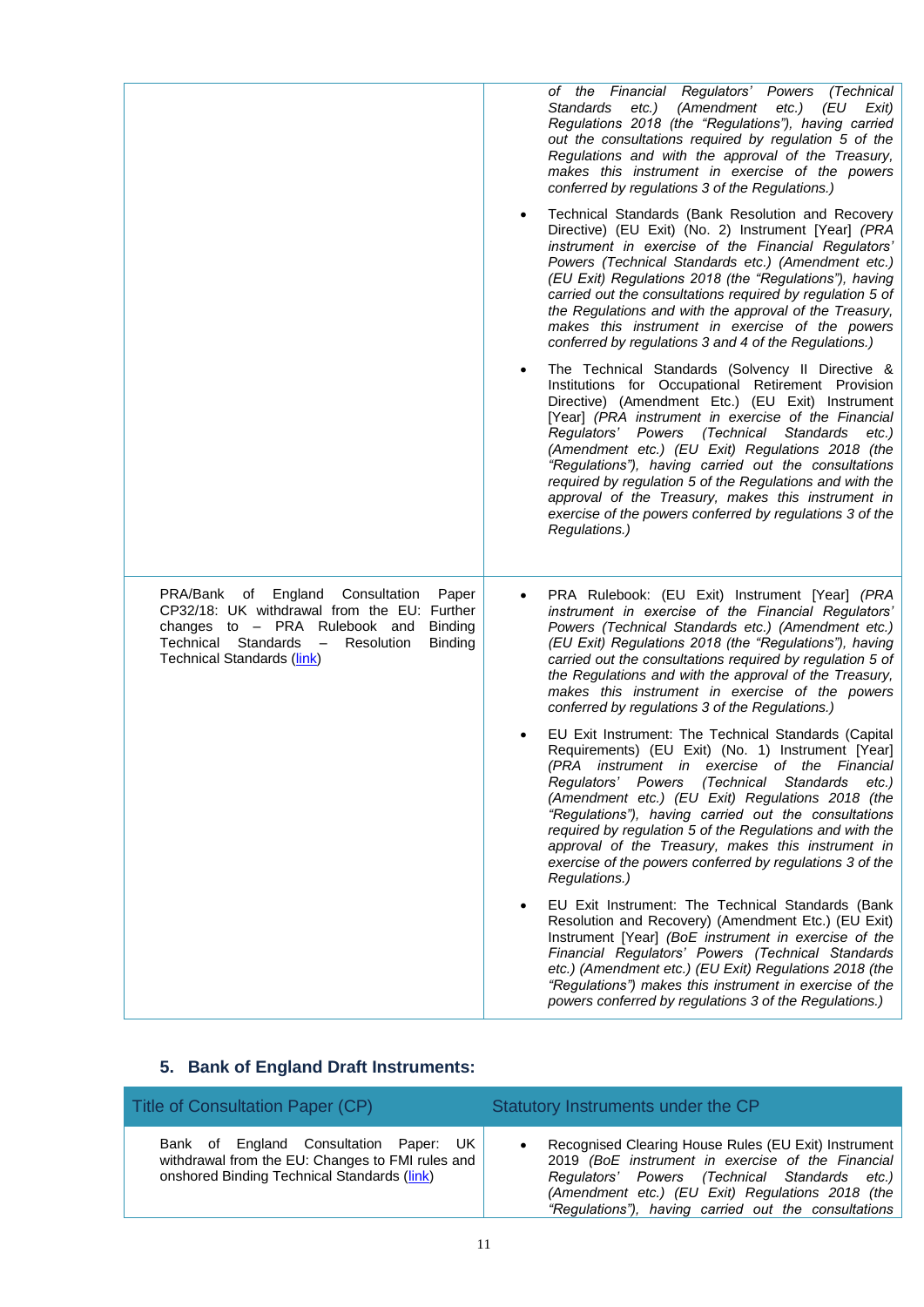|                                                                                                                                                                                                  | required by regulation 5 of the Regulations and with the<br>approval of the Treasury, makes this instrument in<br>exercise of the powers conferred by regulations 3 of the<br>Regulations.)                                                                                                                                                                                                                                                                                                                                                                  |
|--------------------------------------------------------------------------------------------------------------------------------------------------------------------------------------------------|--------------------------------------------------------------------------------------------------------------------------------------------------------------------------------------------------------------------------------------------------------------------------------------------------------------------------------------------------------------------------------------------------------------------------------------------------------------------------------------------------------------------------------------------------------------|
|                                                                                                                                                                                                  | Technical<br>Standards<br>The<br>(European<br>Market<br>$\bullet$<br>Infrastructure) (Amendment Etc.) (EU Exit) (No. 1)<br>Instrument [Year] (BoE instrument in exercise of the<br>Financial Regulators' Powers (Technical Standards<br>etc.) (Amendment etc.) (EU Exit) Regulations 2018 (the<br>"Regulations"), having carried out the consultations<br>required by regulation 5 of the Regulations and with the<br>approval of the Treasury, makes this instrument in<br>exercise of the powers conferred by regulations 3 of the<br>Regulations.)        |
|                                                                                                                                                                                                  | <b>Standards</b><br>The<br>Technical<br>(European<br>Market<br>$\bullet$<br>Infrastructure) (Amendment Etc.) (EU Exit) (No. 2)<br>Instrument [Year] (BoE instrument in exercise of the<br>Financial Regulators' Powers (Technical Standards<br>etc.) (Amendment etc.) (EU Exit) Regulations 2018 (the<br>"Regulations"), having carried out the consultations<br>required by regulation 5 of the Regulations and with the<br>approval of the Treasury, makes this instrument in<br>exercise of the powers conferred by regulations 3 of the<br>Regulations.) |
|                                                                                                                                                                                                  | Standards<br>The<br>Technical<br>(Central<br><b>Securities</b><br>Depositories) (Amendment Etc.) (EU Exit) Instrument<br>[Year] (BoE instrument in exercise of the Financial<br>Regulators' Powers (Technical<br>Standards<br>$etc.$ )<br>(Amendment etc.) (EU Exit) Regulations 2018 (the<br>"Regulations"), having carried out the consultations<br>required by regulation 5 of the Regulations and with the<br>approval of the Treasury, makes this instrument in<br>exercise of the powers conferred by regulations 3 of the<br>Regulations.)            |
| Bank of England Consultation<br>Paper:<br>UK.<br>withdrawal from the EU: The Bank of England's<br>approach to resolution statements of policy and<br>onshored Binding Technical Standards (link) | The Technical Standards (Bank Resolution and<br>Recovery) (amendment Etc.) (EU Exit) (No. 1)<br>Instrument [Year] (BoE instrument in exercise of the<br>Financial Regulators' Powers (Technical Standards<br>etc.) (Amendment etc.) (EU Exit) Regulations 2018 (the<br>"Regulations"), having carried out the consultations<br>required by regulation 5 of the Regulations and with the<br>approval of the Treasury, makes this instrument in<br>exercise of the powers conferred by regulations 3 of the<br>Regulations.)                                   |

### **6. Payment Systems Regulator Draft Instruments:**

| Title of Consultation Paper (CP)                                                                                  | Statutory Instruments under the CP                                                                                                                                                                                                          |
|-------------------------------------------------------------------------------------------------------------------|---------------------------------------------------------------------------------------------------------------------------------------------------------------------------------------------------------------------------------------------|
| Consultation Paper: Onshoring EU Regulatory<br>Technical Standards under the Interchange Fee<br>Regulation (link) | Technical Standards (interchange Fee Regulations)<br>(EU Exit) Instrument 2019 (PSR instrument in exercise<br>of regulation 3 of the Financial Regulators' Powers<br>(Technical Standards) (Amendment etc.) (EU Exit)<br>Regulations 2018;) |

[CMS RegZone](http://www.cms-lawnow.com/regzone) publishes weekly updates (available via email, on-line and via Twitter) on Brexit developments for financial services firms. These provide analysis and commentary on significant developments during the week in question. A daily digest of Brexit news (without analysis or commentary) is also available by email [here](http://www.cms-lawnow.com/regzone/registration) and online via the RZ news wizard [here](http://www.cms-lawnow.com/regzone/news) (both of these can be filtered using the Brexit topic). Links to publications are contained in each update; publications released before the updates commenced in April 2018 can be found in a